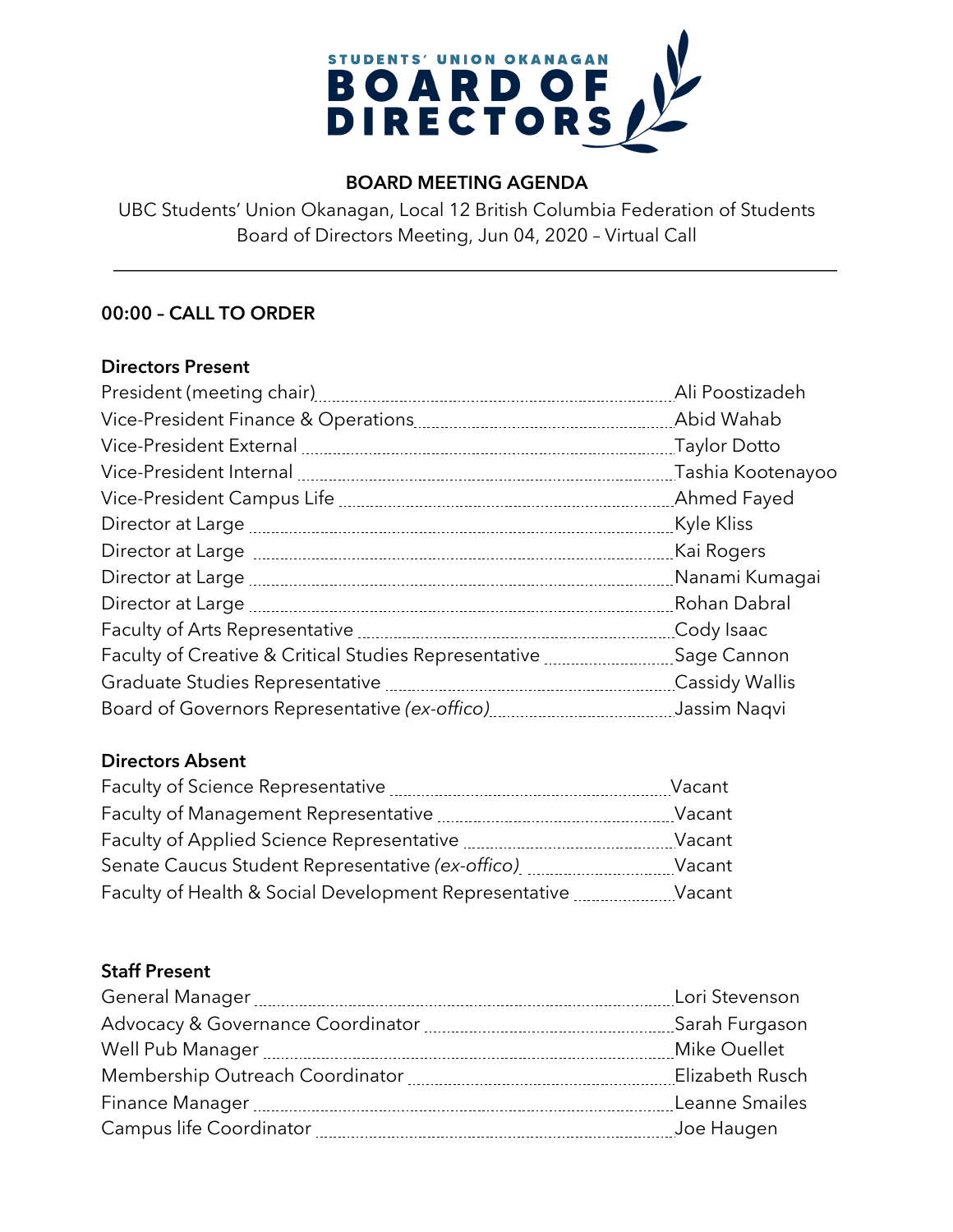### **1. ACKNOWLEDGEMENT OF TERRITORY**

*We would like to acknowledge that we are on the traditional, ancestral territory of the Okanagan Nation. We would like to recognize that learning happened in this place long before this institution was established. It's important that we understand that we are very privileged to be living, working, and learning in these territories that are not our own.*

## **2. ADOPTION OF AGENDA AND REVIEW OF MEMBERSHIP**

#### **20/06/04.01 MOTION**

/

Be it resolved that the agenda be adopted.

## **3. ADOPTION OF MINUTES FROM PREVIOUS MEETINGS**

### **20/06/04.02 MOTION**

/ Be it resolved that the minutes of the meetings held April 24<sup>th</sup>, May 7<sup>th</sup> and May 21<sup>st</sup> be adopted.

### **4. PRESENTATIONS**

#### **5. MONTHLY REPORTS**

- **5.1 President**
- **5.2 VP Finance and Operations**
- **5.3 VP Internal**
- **5.4 VP External**
- **5.5 VP Campus Life**
- **5.6 General Manager**
- **6. QUESTION PERIOD**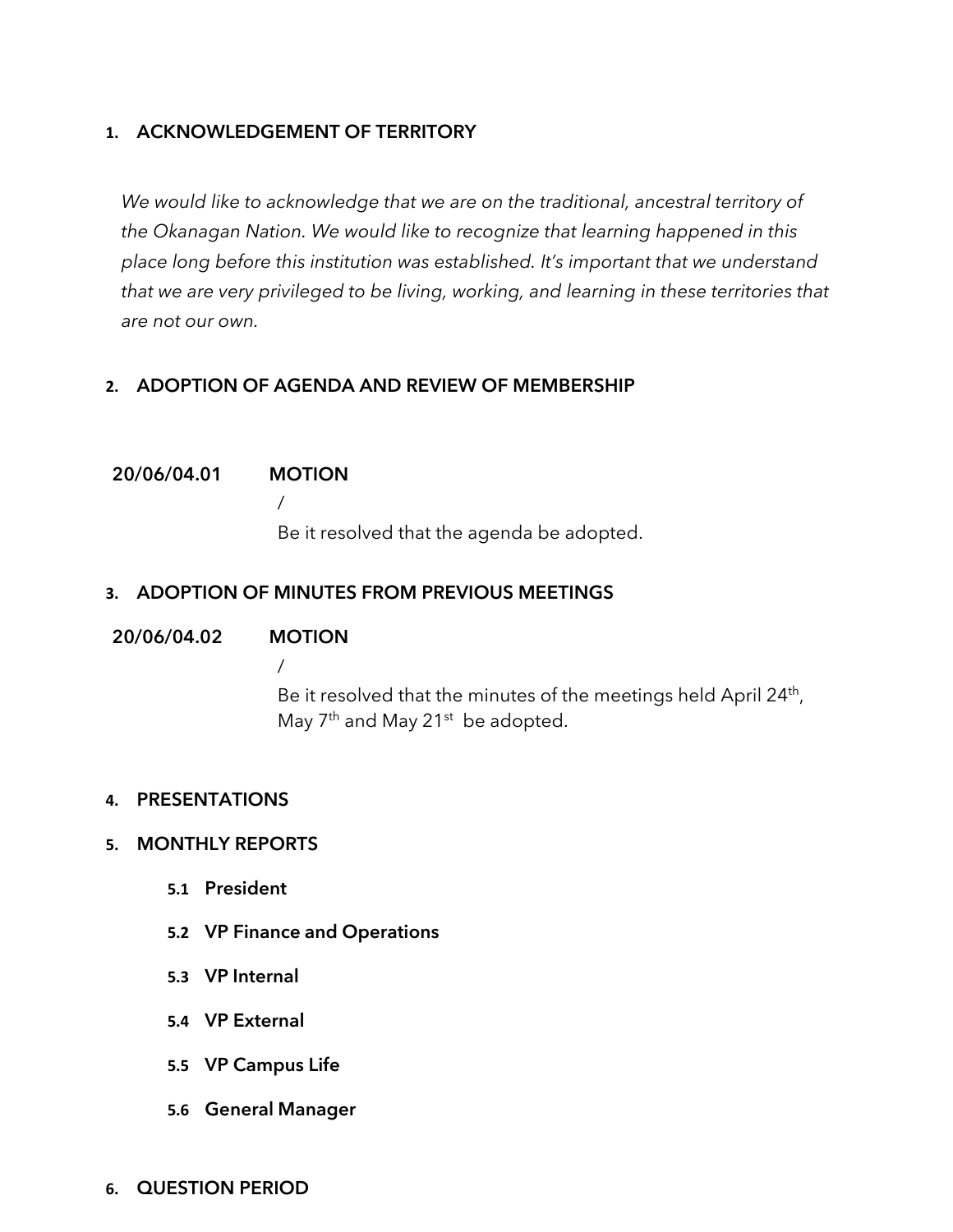#### **7. COMMITTEE BUSINESS**

#### **7.1 Executive Committee**

#### **20/06/04.03 MOTION**

Poostizadeh/ Be it resolved the minutes of the meetings held April 23rd and May 5<sup>th</sup> be adopted.

#### **7.2 Finance Committee**

- **7.3 Policy Committee**
- **7.4 Campus Life Committee**
- **7.5 Campaigns Committee**

#### **20/06/04.04 MOTION**

Dotto / Be it resolved the minutes of the meeting held May 28th be adopted.

### **7.6 Oversight Committee**

### **8. REPORT ON UNIVERSITY RELATIONS**

- **8.1 Board of Governors**
- **8.2 Senate**
- **8.3 Other University Committees**
- **9. OLD BUSINESS**
- **10. NEW BUSINESS**

#### **11. INFORMATION ITEMS**

- **11.1 Discussion and Announcements**
	- **11.1.1 SUO Budget**
	- **11.1.2 Diversity And Equity**
	- **11.1.3 Fall Tuition**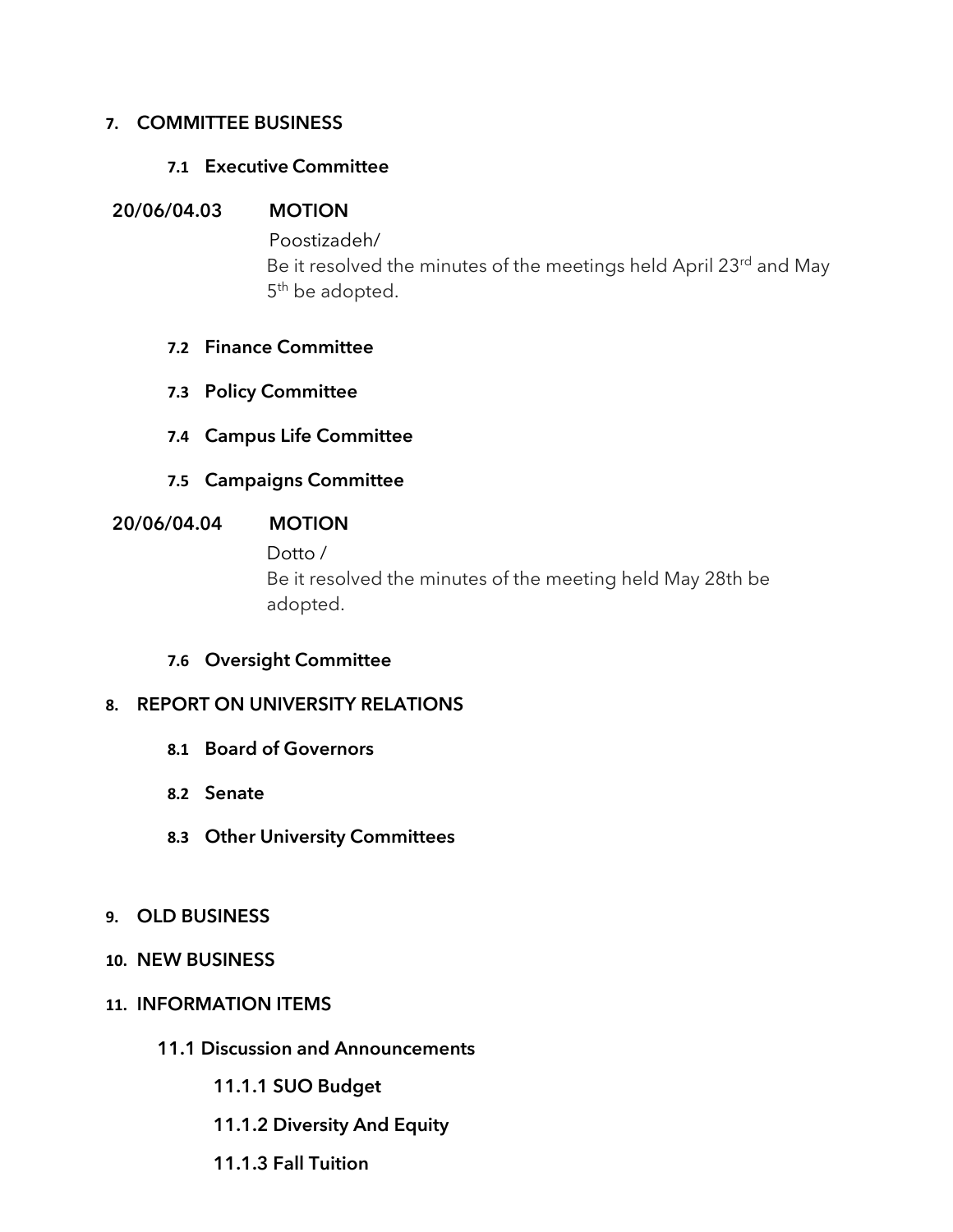# **11.1.4 Student Tuition**

# **11.2 Next Board Meeting Date**

# **12. ADJOURNMENT**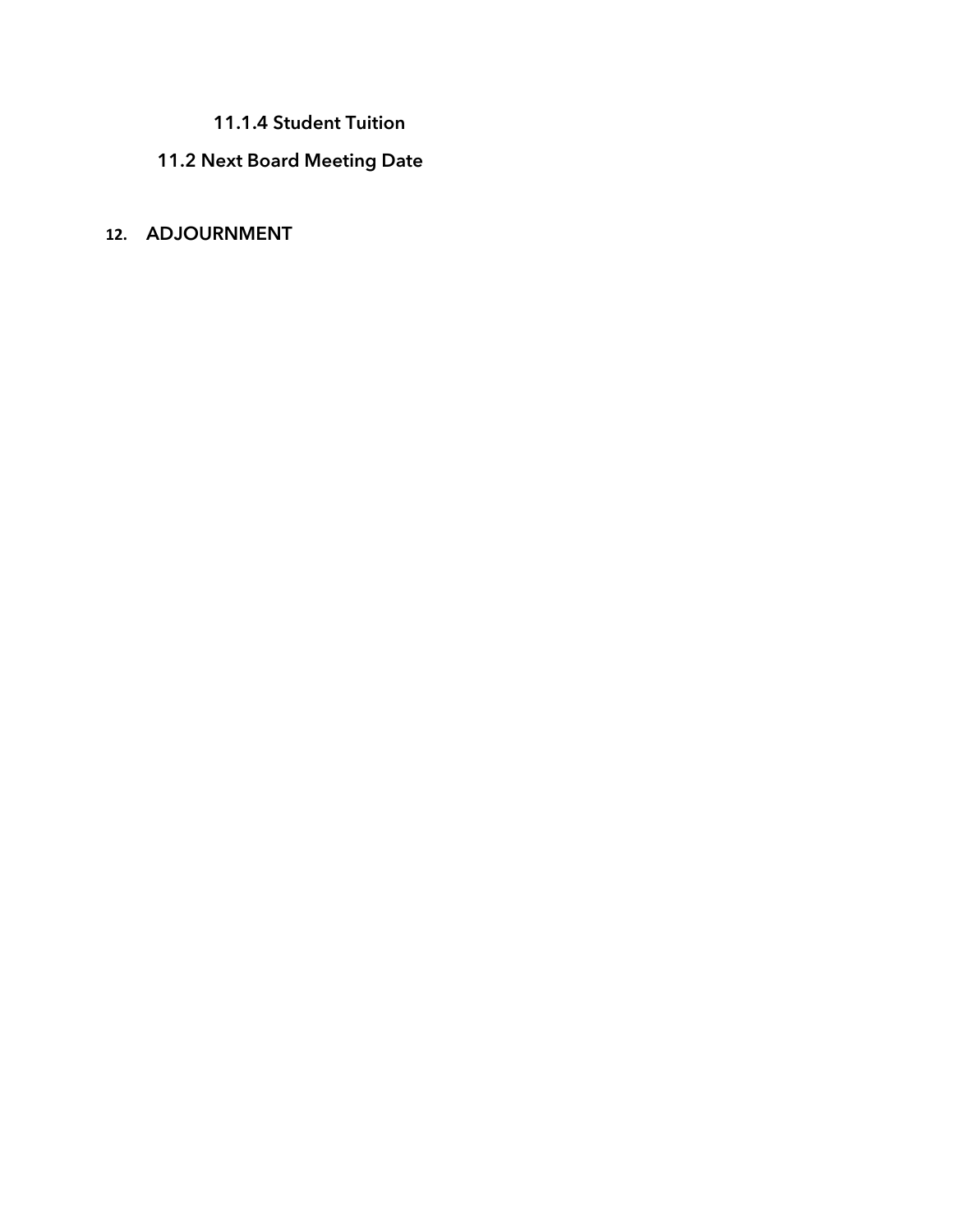# **CAMPAIGNS COMMITTEE MEETING MINUTES**

UBC Students' Union Okanagan

Campaigns Committee Meeting, May 28, 2020, Remote Location

#### **15:30 – CALL TO ORDER**

Meeting called to order at 15:34

#### **Directors Present**

|                                                                                                                                                                                                                                | <b>Taylor Dotto</b> |
|--------------------------------------------------------------------------------------------------------------------------------------------------------------------------------------------------------------------------------|---------------------|
|                                                                                                                                                                                                                                |                     |
| Student at Large [11] Large [11] Large [11] Large [11] Large [11] Large [11] Large [11] Large [11] Large [11] Large [11] Large [11] Large [11] Large [11] Large [11] Large [11] Large [11] Large [11] Large [11] Large [11] La |                     |
| <b>Directors Absent</b>                                                                                                                                                                                                        |                     |
|                                                                                                                                                                                                                                |                     |
| <b>Guest</b>                                                                                                                                                                                                                   |                     |
| BCFS Secretary-Treasurer [11,2001] Micahel Gauld                                                                                                                                                                               |                     |
| <b>Staff Present</b>                                                                                                                                                                                                           |                     |
| Advocacy & Governance Coordinator [11, 2010] Advocacy & Governance Coordinator [11, 2010] Advocacy & Governance Coordinator [11, 2011] Advocacy & Governance Coordinator [11, 2010] Advocacy & Advocacy Sarah Furgason         |                     |

#### **1. NEW BUSINESS**

#### **1.1 Swag**

Dotto brought up the challenge with swag for semester 1 since we will not have many students on campus.

Poostizadeh suggested we get in touch with Create to see if they are sending out packages for first year students.

Gauld stated that some student unions are offering welcome packages for mail out or pickup.

Dotto will look into what is being planned for Create.

#### **1.2 Sustainability Campaign**

Dotto requested feedback on the idea for a water bottle share program, with the possibility of offering a student contest for ideas.

Members offered ideas on how to move forward with the campaign.

Dotto and Furgason will continue to advocate to university administration for a campuswide ban on single-use plastic water bottles.

#### **1.3 Budget Considerations**

Guald stated some student unions are purchasing ad space for public facing campaigns. Furgason recommended online contests to go along with campaigns with prizes to be